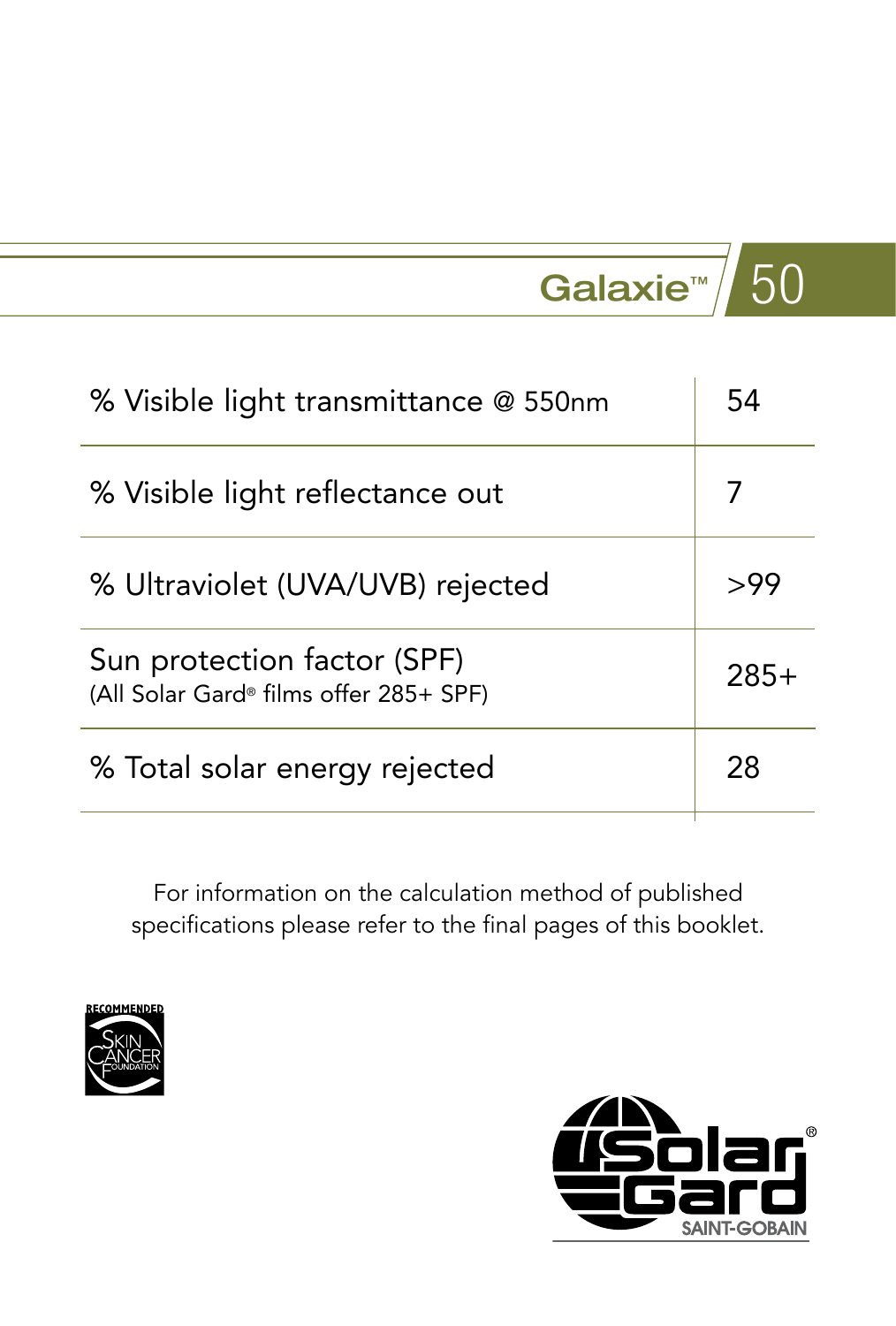| % Visible light transmittance @ 550nm                                             |        |
|-----------------------------------------------------------------------------------|--------|
| % Visible light reflectance out                                                   |        |
| % Ultraviolet (UVA/UVB) rejected                                                  | >99    |
| Sun protection factor (SPF)<br>(All Solar Gard <sup>®</sup> films offer 285+ SPF) | $285+$ |
| % Total solar energy rejected                                                     | 30     |



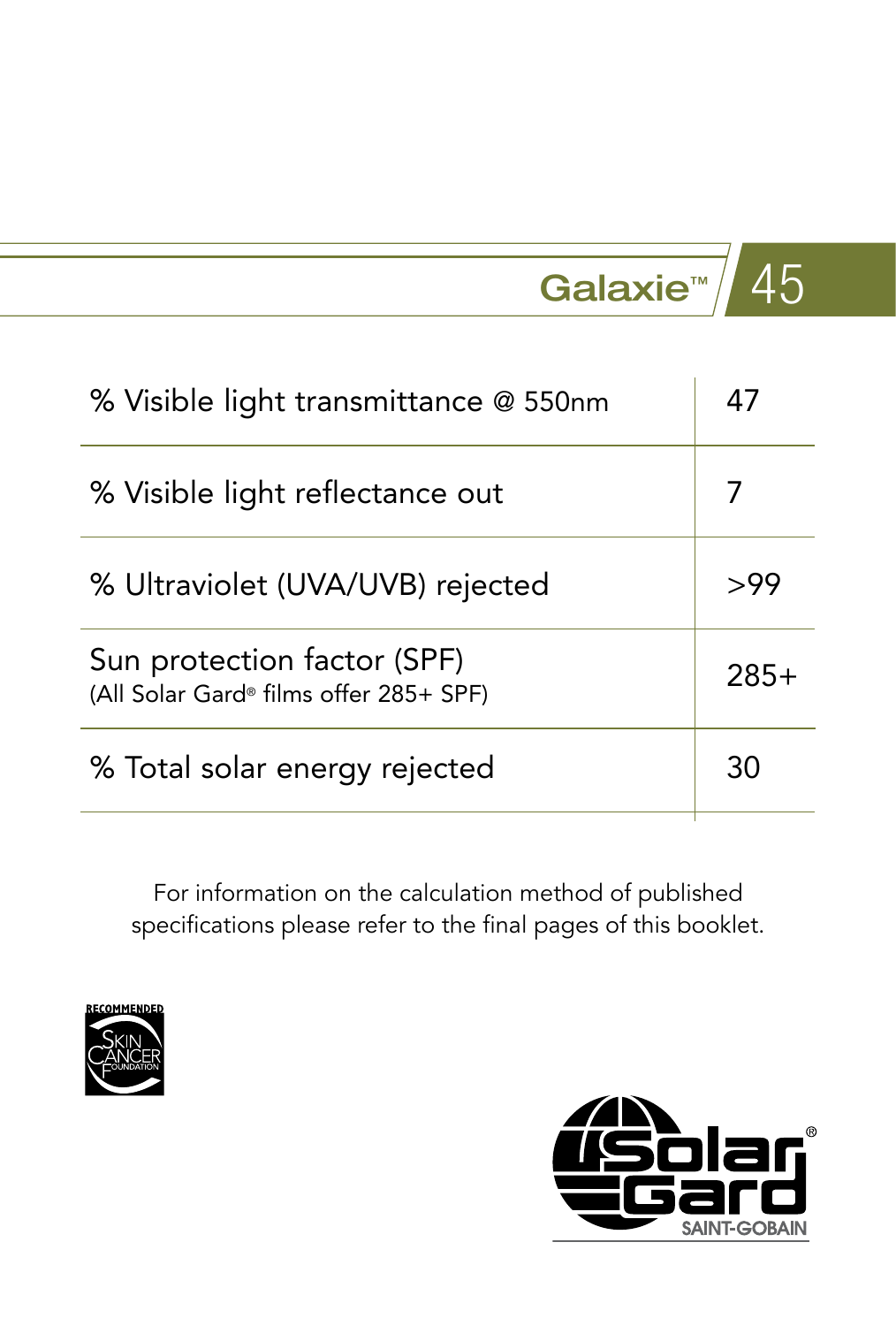| % Visible light transmittance @ 550nm                                             | 39     |
|-----------------------------------------------------------------------------------|--------|
| % Visible light reflectance out                                                   | 6      |
| % Ultraviolet (UVA/UVB) rejected                                                  | >99    |
| Sun protection factor (SPF)<br>(All Solar Gard <sup>®</sup> films offer 285+ SPF) | $285+$ |
| % Total solar energy rejected                                                     | 32     |



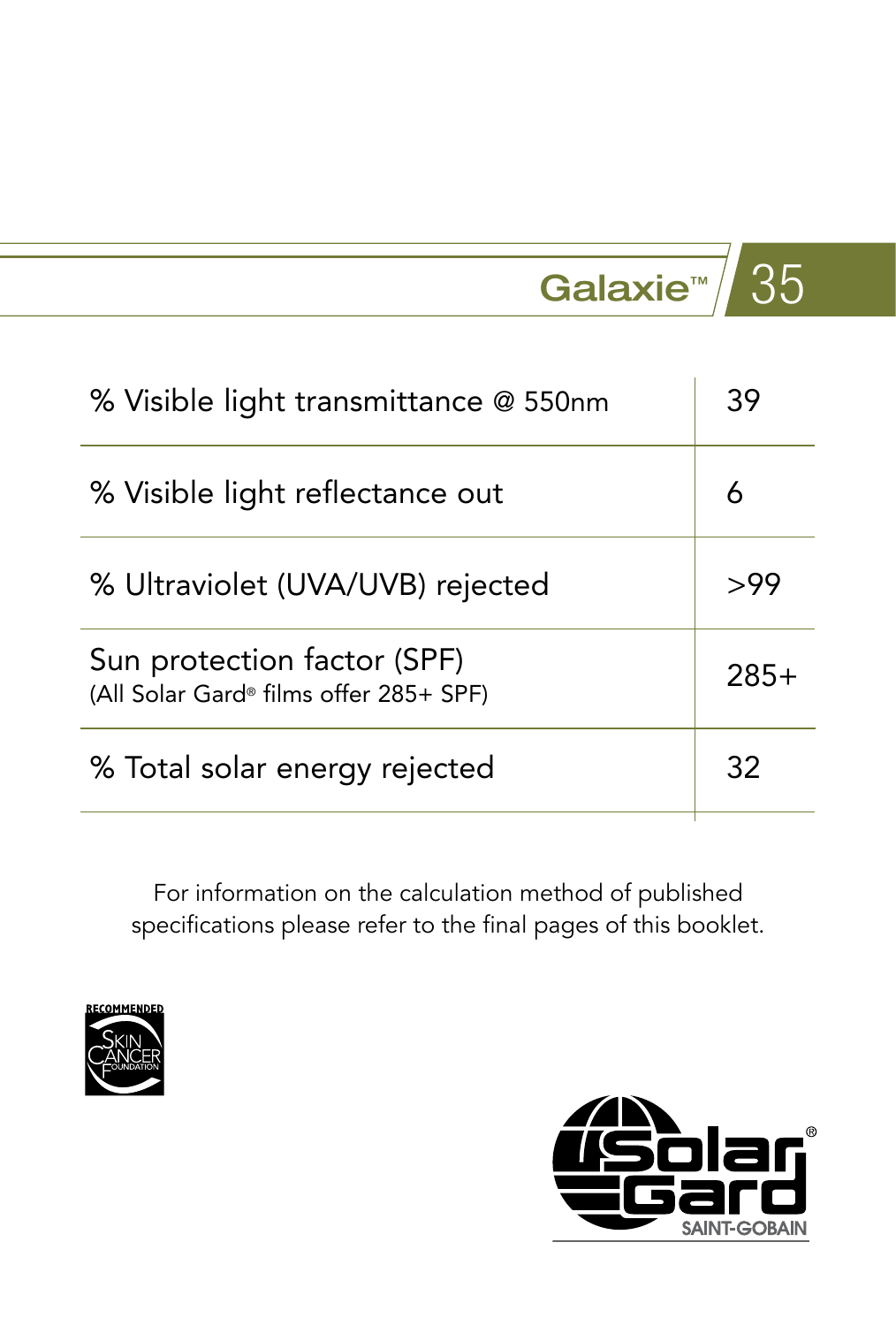| % Visible light transmittance @ 550nm                                             | 32     |
|-----------------------------------------------------------------------------------|--------|
| % Visible light reflectance out                                                   | 6      |
| % Ultraviolet (UVA/UVB) rejected                                                  | >99    |
| Sun protection factor (SPF)<br>(All Solar Gard <sup>®</sup> films offer 285+ SPF) | $285+$ |
| % Total solar energy rejected                                                     | 34     |



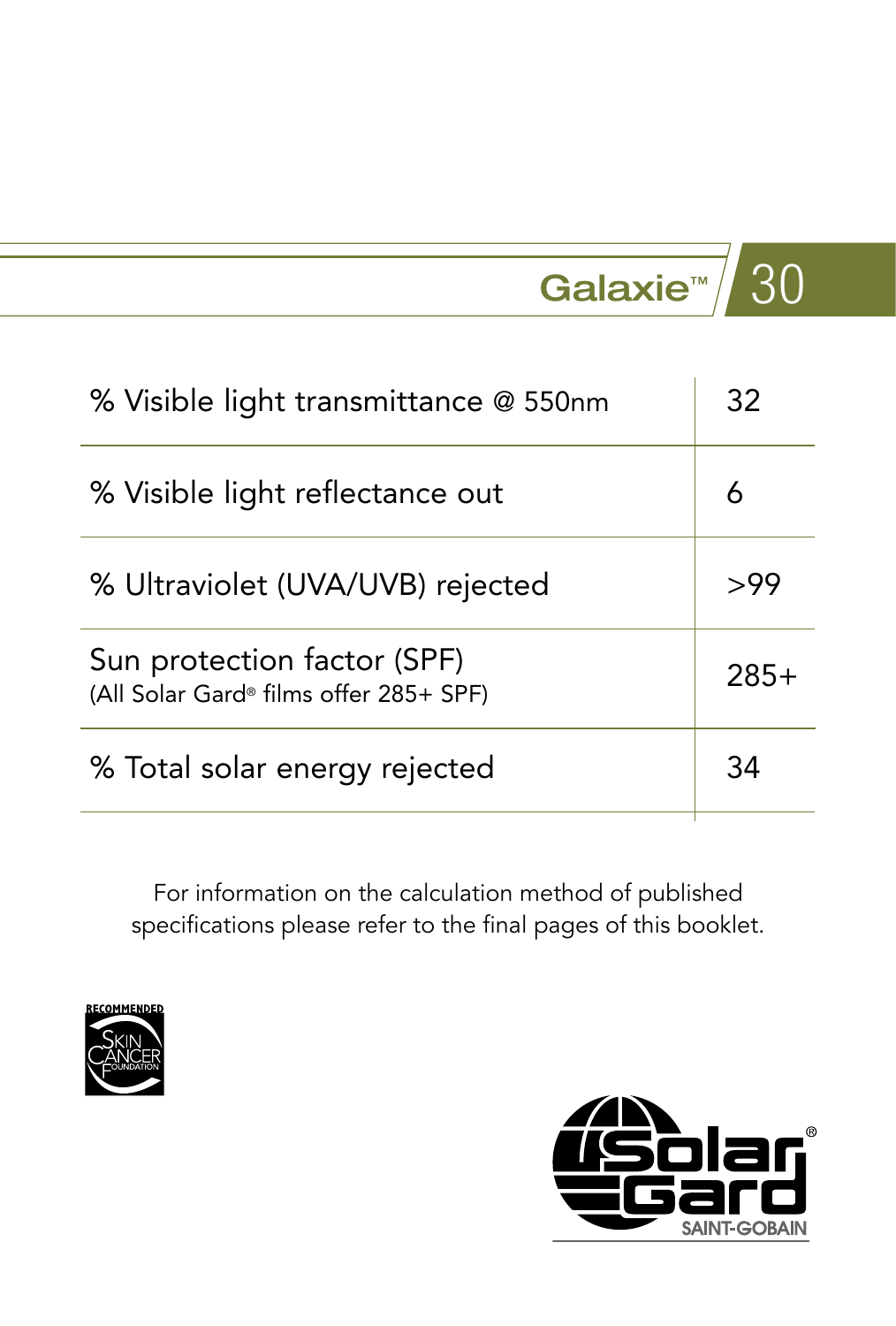| % Visible light transmittance @ 550nm                                             | 22     |
|-----------------------------------------------------------------------------------|--------|
| % Visible light reflectance out                                                   | 6      |
| % Ultraviolet (UVA/UVB) rejected                                                  | >99    |
| Sun protection factor (SPF)<br>(All Solar Gard <sup>®</sup> films offer 285+ SPF) | $285+$ |
| % Total solar energy rejected                                                     | 37     |



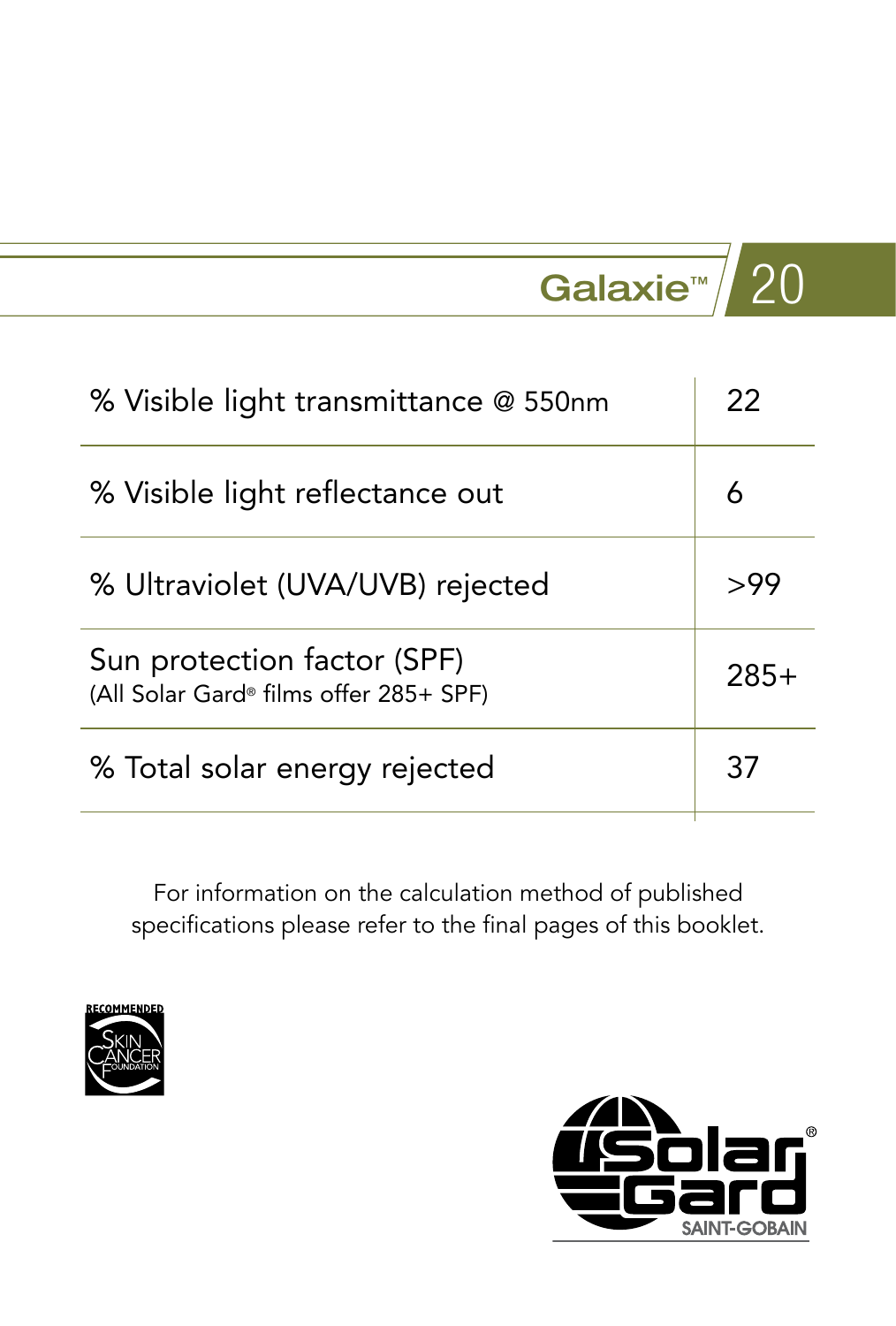| % Visible light transmittance @ 550nm                                             | 13     |
|-----------------------------------------------------------------------------------|--------|
| % Visible light reflectance out                                                   | 5      |
| % Ultraviolet (UVA/UVB) rejected                                                  | >99    |
| Sun protection factor (SPF)<br>(All Solar Gard <sup>®</sup> films offer 285+ SPF) | $285+$ |
| % Total solar energy rejected                                                     | 39     |



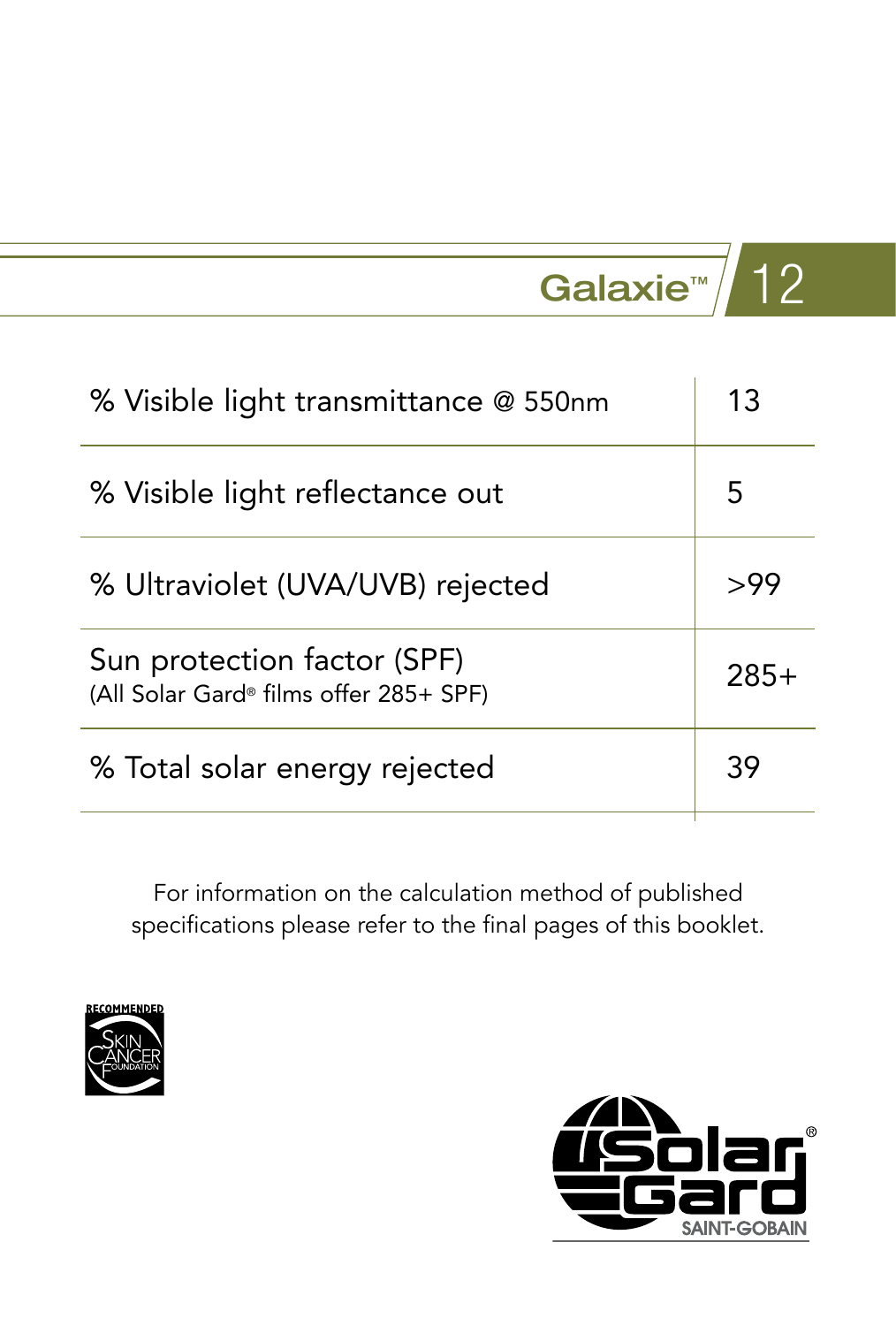## Galaxie™  $\overline{5}$

| % Visible light reflectance out                                       | 5      |
|-----------------------------------------------------------------------|--------|
| % Ultraviolet (UVA/UVB) rejected                                      | >99    |
| Sun protection factor (SPF)<br>(All Solar Gard® films offer 285+ SPF) | $285+$ |
| % Total solar energy rejected                                         | 42     |



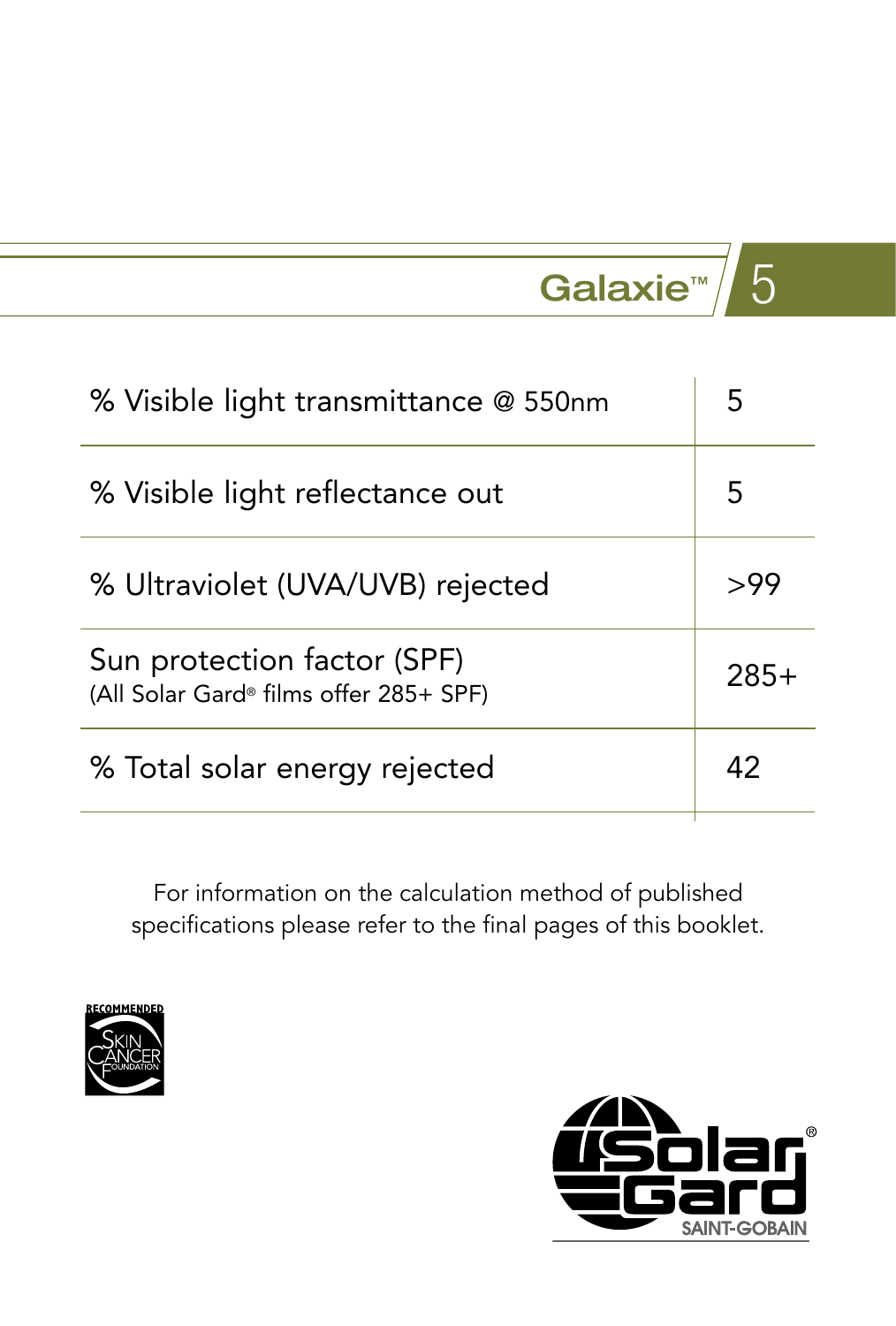### SOLAR ENERGY TECHNICAL DEFINITIONS

#### Visible light transmittance

The percent of total visible light that is transmitted through the window flm/glass system. The lower the number, the less visible light transmitted.

### Visible light refectance out

The percent of total visible light that is reflected by the window film/glass system. The lower the number, the less visible light reflected.

#### Ultraviolet rejected

The percent of ultraviolet (UV) that is blocked by the window flm/glass system. The higher the number, the less UV transmitted.

#### Sun protection factor

The SPF rating is a measure of the protection from UVB ultraviolet radiation caused by exposure to the sun. It is calculated by comparing the amount of time needed to produce a sunburn on protected skin to the amount of time needed to cause a sunburn on unprotected skin. Solar Gard window flms block up to 99% of both UVA and UVB.

#### Total solar energy rejected

The percent of total solar energy (heat) rejected by the window flm/glass system. The higher the number, the more total solar energy (heat) rejected.